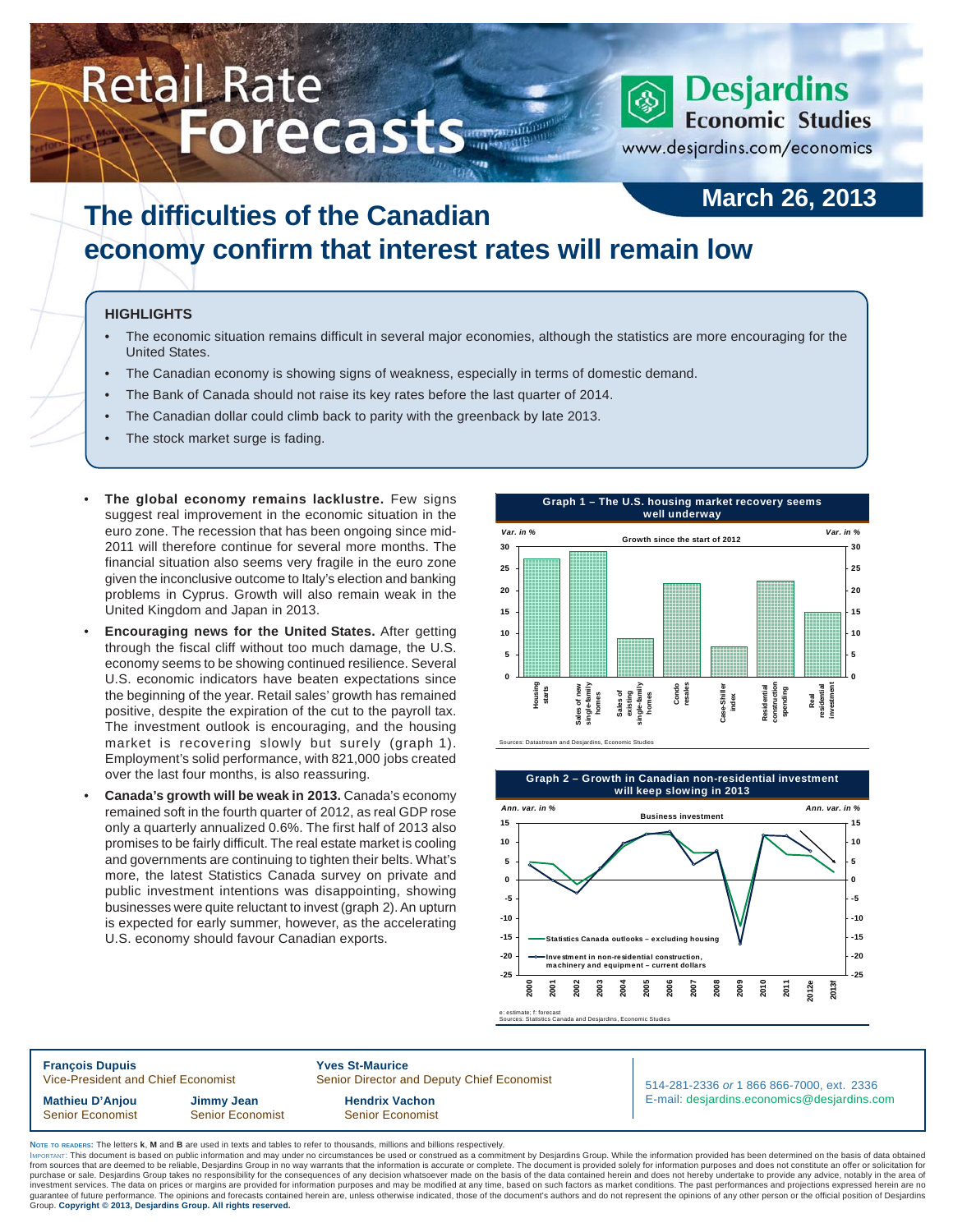

- **Canada's key rates will remain where they are for a long time.** The many problems of the Canadian economy and very weak inflation (graph 3) are giving the Bank of Canada a lot of leeway. The BoC once again softened its stance in March, stressing that the considerable monetary stimulus currently in place will likely remain appropriate for some time. A cut to key rates is unlikely, as that would only fuel concerns about household debt. The next move should therefore be a hike, but only in the last quarter of 2014.
- **Bond yields pulled back somewhat.** Some renewed concerns in the euro zone have brought North American bond yields down somewhat since the end of January. Disappointing Canadian figures and the postponement of expectations for key rate hikes amplified the drop of Canadian yields.
- **Slight dip in mortgage rates.** The decrease in bond yields and strong competition in this crucial time for the real estate market have prompted financial institutions to lower some mortgage rates by 10 to 15 basis points. Some institutions have also introduced very aggressive promotional rates, which the Canadian government sees as a worrying development. We are still forecasting very low retail rates over the coming quarters (graph 4).

**Graph 3 – Canadian inflation will be soft for several months**





## **Table 1 Forecasts : Retail rate**

|                         | <b>Discount</b><br>rate $(1)$ | Prime rate (1) | Mortgage rate (1) |               |               | Term savings (1)(2) |               |               |  |
|-------------------------|-------------------------------|----------------|-------------------|---------------|---------------|---------------------|---------------|---------------|--|
|                         |                               |                | 1 year            | 3 years       | 5 years       | 1 year              | 3 years       | 5 years       |  |
| Realized – End of month |                               |                |                   |               |               |                     |               |               |  |
| Sept. 2012              | 1.25                          | 3.00           | 3.19              | 3.85          | 5.24          | 0.90                | 1.30          | 1.75          |  |
| Oct. 2012               | 1.25                          | 3.00           | 3.19              | 3.85          | 5.24          | 0.90                | 1.25          | 1.75          |  |
| Nov. 2012               | 1.25                          | 3.00           | 3.09              | 3.70          | 5.24          | 0.90                | 1.25          | 1.75          |  |
| Dec. 2012               | 1.25                          | 3.00           | 3.09              | 3.70          | 5.24          | 0.90                | 1.25          | 1.75          |  |
| Jan. 2013               | 1.25                          | 3.00           | 3.09              | 3.70          | 5.24          | 0.90                | 1.25          | 1.75          |  |
| Feb. 2013               | 1.25                          | 3.00           | 3.09              | 3.70          | 5.24          | 0.90                | 1.25          | 1.75          |  |
| March 25, 2013          | 1.25                          | 3.00           | 3.09              | 3.55          | 5.14          | 0.90                | 1.25          | 1.75          |  |
| <b>Forecasts</b>        |                               |                |                   |               |               |                     |               |               |  |
| End of quarter          |                               |                |                   |               |               |                     |               |               |  |
| 2013: Q1                | 1.25                          | 3.00           | $3.00 - 3.20$     | $3.45 - 3.65$ | $5.05 - 5.25$ | $0.80 - 1.00$       | $1.15 - 1.35$ | $1.65 - 1.85$ |  |
| 2013: Q2                | $1.00 - 1.50$                 | $2.75 - 3.25$  | $2.85 - 3.35$     | $3.30 - 3.80$ | $4.90 - 5.40$ | $0.65 - 1.15$       | $1.00 - 1.50$ | $1.50 - 2.00$ |  |
| 2013: Q3                | $1.00 - 1.50$                 | $2.75 - 3.25$  | $2.85 - 3.35$     | $3.35 - 3.85$ | $4.90 - 5.40$ | $0.65 - 1.15$       | $1.00 - 1.50$ | $1.50 - 2.00$ |  |
| 2013: Q4                | $1.00 - 1.50$                 | $2.75 - 3.25$  | $2.90 - 3.50$     | $3.45 - 3.95$ | $4.90 - 5.40$ | $0.65 - 1.15$       | $1.00 - 1.50$ | $1.55 - 2.05$ |  |
| End of year             |                               |                |                   |               |               |                     |               |               |  |
| 2013                    | $1.00 - 1.50$                 | $2.75 - 3.25$  | $2.90 - 3.50$     | $3.45 - 3.95$ | $4.90 - 5.40$ | $0.65 - 1.15$       | $1.00 - 1.50$ | $1.55 - 2.05$ |  |
| 2014                    | $1.50 - 2.00$                 | $3.25 - 3.75$  | $3.40 - 3.90$     | $4.35 - 4.85$ | $5.25 - 5.75$ | $1.00 - 1.50$       | $1.60 - 2.10$ | $2.15 - 2.65$ |  |
| 2015                    | $2.00 - 2.50$                 | $3.75 - 4.25$  | $4.25 - 4.75$     | $5.35 - 5.85$ | $6.00 - 6.50$ | $1.10 - 1.60$       | $2.30 - 2.80$ | $2.75 - 3.25$ |  |

Note: Forecasts are expressed as ranges. (1) End of quarter forecasts; (2) Non-redeemable (annual). Source: Desjardins, Economic Studies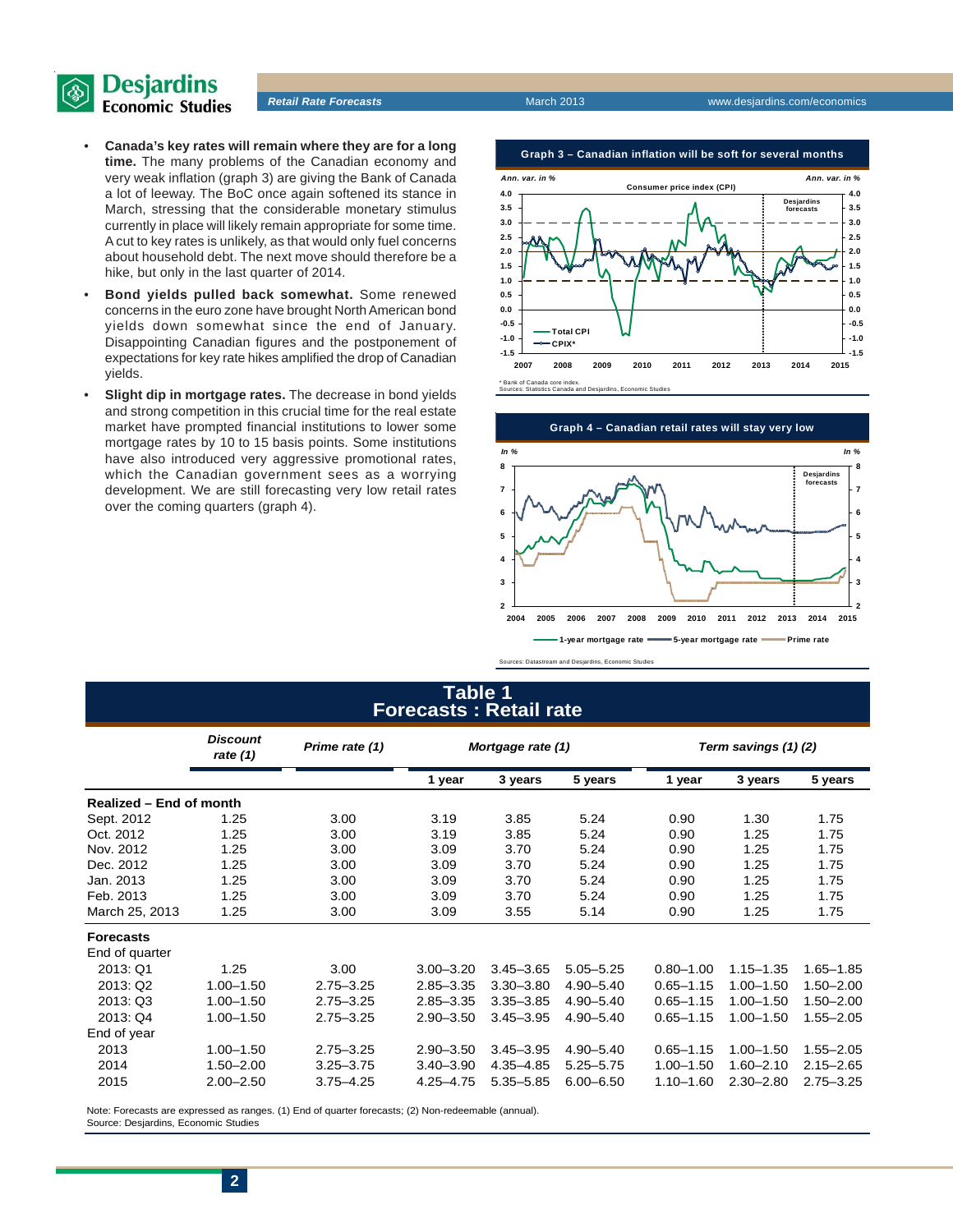# **CANADIAN DOLLAR**

# **A return to parity feasible by the end of the year**

- The Canadian dollar has weakened since mid-January. A series of disappointing economic statistics and a softer stance from the Bank of Canada (BoC) have carried more weight than the upswing in commodity prices. After falling below US\$0.97 several times in early March, the loonie now seems to be stabilizing close to US\$0.98.
- Canada's weak economy in recent quarters has widened the output gap, which should push the first key rate increase back to late 2014. Interest rate spreads should not be as favourable for the loonie as they were before (graph 5).
- The worst of the slowdown seems to be behind us, however. Consumption and business investment seem to be holding firm. A greater contribution by exports will still be needed to increase economic growth and confidence in the Canadian dollar. Because of this, the rebound in U.S. demand is fairly encouraging.
- The euro has also pulled back against the U.S. dollar. Its gains at the beginning of the year were completely erased after hitting a cyclical peak of US\$1.37 (graph 6). European leaders and the European Central Bank initially showed concern about the euro's appreciation. Subsequently, Italy's inconclusive election, disappointing economic statistics and worries about the bailout plan for Cyprus' banking system steepened the euro's decline, bringing it below US\$1.30.
- **Forecasts:** The Canadian dollar could weaken again if the BoC softens its stance further in April. Some investors could position themselves for an interest rate cut. Nevertheless, these expectations seem exaggerated, especially since economic statistics should be less disappointing, given the expected rebound in Canadian exports. In this context, the loonie could return to parity by the end of the year. The euro is also expected to appreciate.





| <b>Determinants</b>                                | <b>Short-term</b> | Long-term |
|----------------------------------------------------|-------------------|-----------|
| Oil prices                                         |                   |           |
| <b>Metals prices</b>                               |                   |           |
| Interest rates spreads<br>(Canada - United States) |                   |           |

#### **Table 2 Forecasts: currency**

|               | 2012   |        | 2013   |        |        |        | 2014 |        |        |        |        |
|---------------|--------|--------|--------|--------|--------|--------|------|--------|--------|--------|--------|
| End of period | Q3     | Q4     | Q1f    | Q2f    | Q3f    | Q4f    |      | Q1f    | Q2f    | Q3f    | Q4f    |
| US\$/CAN\$    | 1.0165 | 0079.  | 0.9800 | 0.9800 | 0.9900 | 1.0000 |      | 1.0100 | 1.0200 | 1.0300 | 1.0400 |
| CAN\$/US\$    | 0.9838 | 0.9922 | 1.0204 | 1.0204 | 1.0101 | 1.0000 |      | 0.9901 | 0.9804 | 0.9709 | 0.9615 |
| CAN\$/€       | 1.2657 | 1.3081 | 1.3265 | 1.3265 | 1.3232 | 1.3300 |      | 1.3267 | 1.3235 | 1.3107 | 1.3077 |
| USS/E         | 1.2865 | 1.3184 | 1.3000 | 1.3000 | 1.3100 | 1.3300 |      | 1.3400 | 1.3500 | 1.3500 | 1.3600 |
| US\$/£        | 1.6148 | .6255  | 1.5200 | 1.5300 | 1.5500 | 1.5800 |      | 1.6000 | 1.6100 | 1.6200 | 1.6300 |
|               |        |        |        |        |        |        |      |        |        |        |        |

Sources: Datastream, Federal Reserve Board and Desiardins, Economic Studies file of the studies file of the studies f: forecasts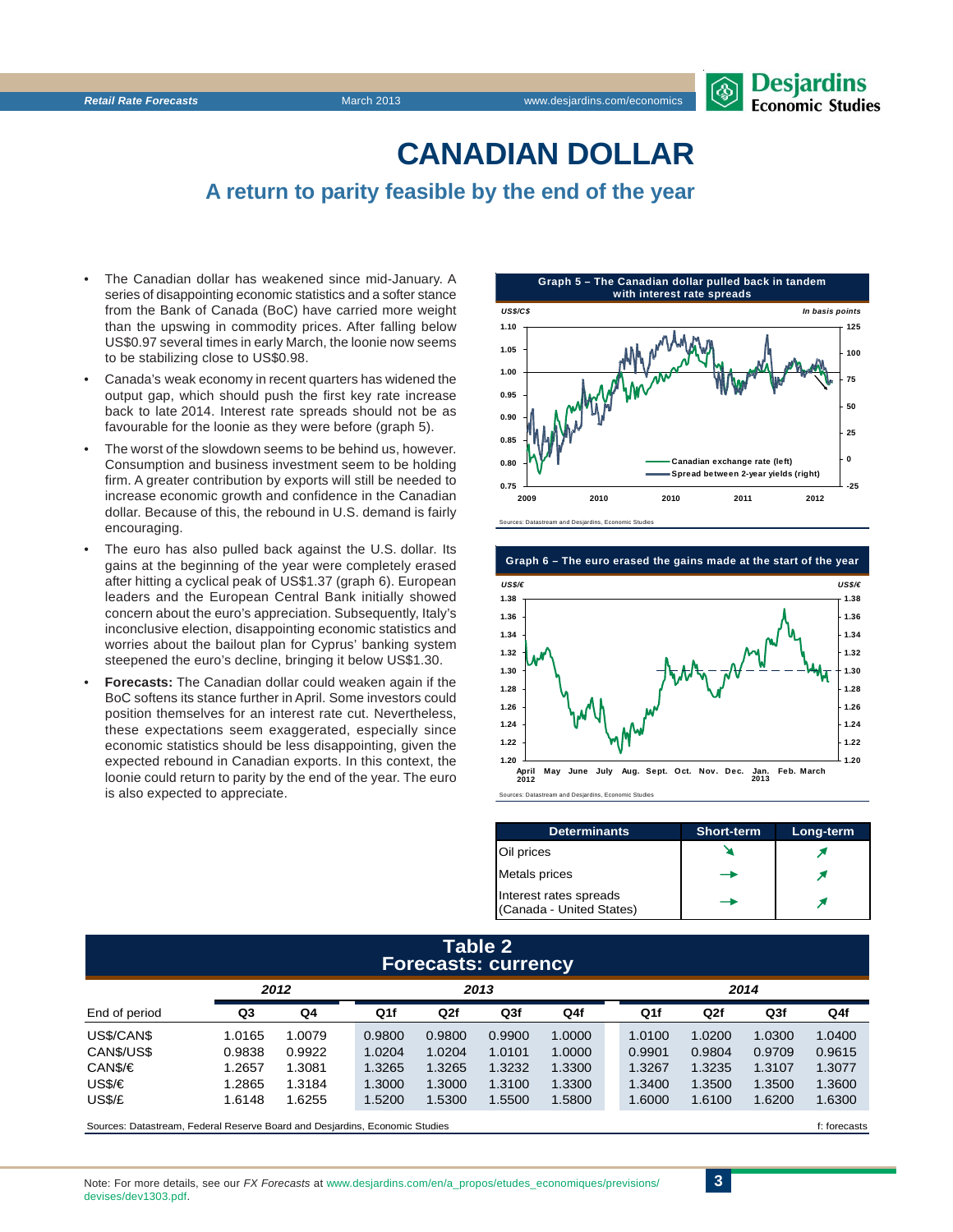

**ASSET CLASSES RETURN**

**The stock market is losing momentum**

- **Europe sabotages the rally once again.** After two months of euphoria, which took the Dow Jones index to a new record, stock markets have run into some difficulties in March. The European crisis, which had apparently fallen off the radar at the start of the year, has come back full force, first with inconclusive elections in Italy, and then with the controversy in Cyprus, raising fears of a bank run in other countries with vulnerable financial systems. Expectations of the Federal Reserve's next moves also harmed U.S. stock markets, though a bit more subtly. With the recent improvements in economic statistics, investors have for some time been fearful of an early stop to the bond purchase program and its stimulating impact on stock markets. However, there was hardly any reaction when automatic spending cuts came into effect in the United States, and it could be that investors still do not fully grasp their potential impact (we are expecting a 0.6 percentage point bite out of growth in 2013).
- **Meanwhile, the Canadian stock market continues to bear the brunt of stumbling commodity prices.** The materials sector continues to be a drag, falling nearly 10% since the beginning of the year. Weak global commodity prices clearly play a major role (graph 7) and the situation could persist, in line with our forecast of another year of weak global growth (3.1%). The energy sector nonetheless posted a good recovery in February, as Canadian oil prices moved upwards, narrowing the gap with WTI (West Texas Intermediate) oil prices by almost half from the level of the beginning of the year (graph 8). One hopes that prices remain sustained, as profitability in the oil and natural gas extraction industry has dropped to its lowest level in 14 years (graph 9).
- **Despite everything, profits were healthy overall.** The results for Canadian businesses were solid for the fourth quarter, with 58% of businesses posting returns that beat analysts' expectations, a historically high level. Most of the major banks were part of this group, despite low interest rates and the slowdown observed in Canada's real estate market since last summer. Some of them even increased their dividends over the quarter. In this context, the Canadian stock market seems to deserve better than its current ranking among global stock markets (graph 10), and we expect some improvement later in the year.

**Graph 7 – The stumbling of some commodities hurts the Canadian stock market**







Sources: Statistics Canada and Desjardins, Economic Studies